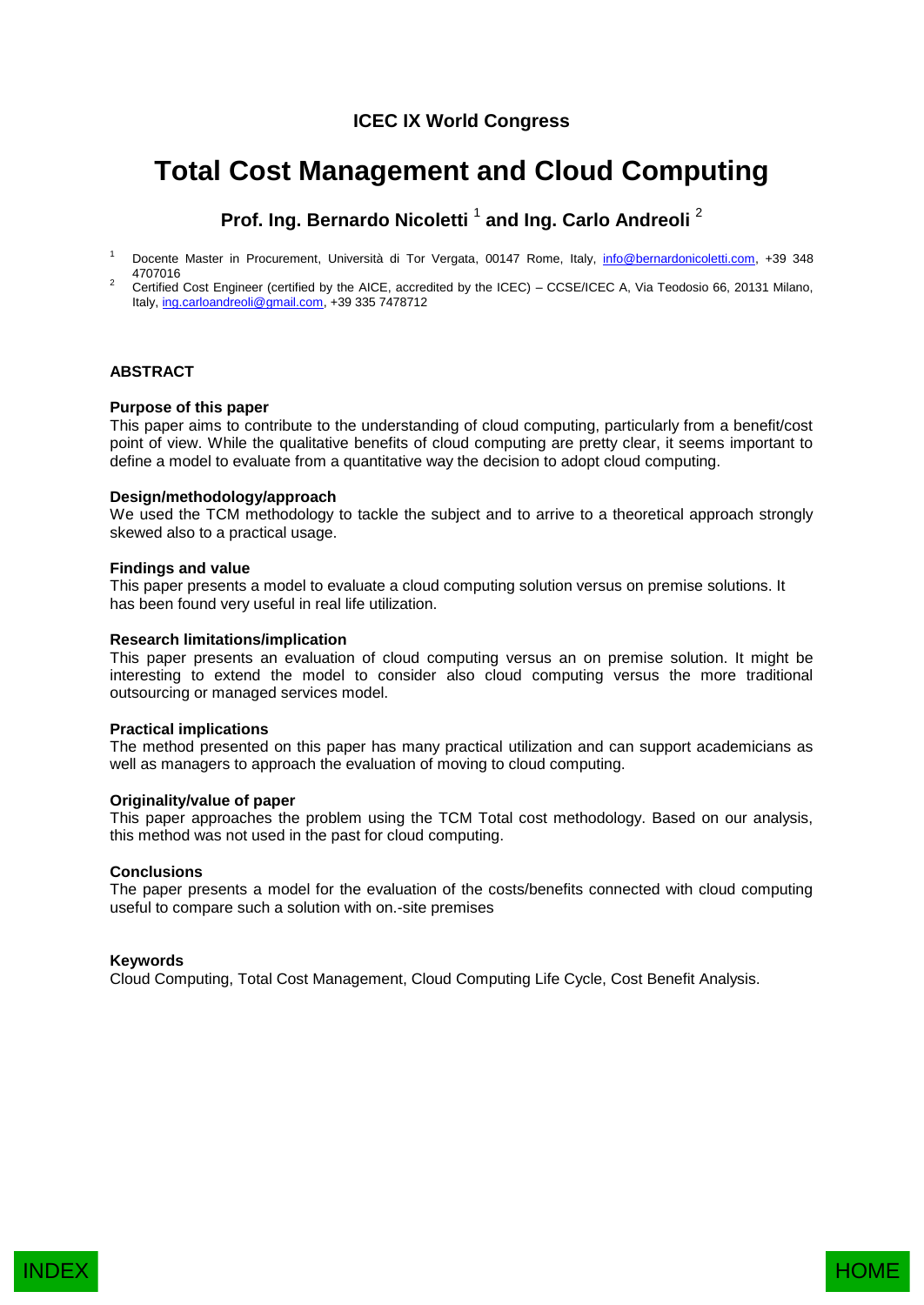#### **1 INTRODUCTION**

One of the most interesting current trends in Information and Communication Technologies is represented by Cloud Computing.

This paper use a Total Cost Management (TCM) approach to assess the financial performance of a program of implementing cloud computing in a organization versus the use of internal ICT resources and then help in monitoring its implementation.

The potential move to cloud computing represents an important program for the organizations. It can include several projects, such as moving initially to hybrid cloud computing and later to Infrastructure as a Service and at the end to a full Software as a Service implementation. It is a strategic move not a tactical one, since cloud computing is not just a technology but a substantial innovation, involving services, processes, organizations and, in some cases, also business models.

Many papers talk about the intangible benefits connected with cloud computing, such as flexibility, use of professional skills, distributed utilization, and so on. Much less has been published in terms of evaluation of a generalized business model to compare the use of cloud computing versus an in-house solution.

A correct approach to cloud computing should be based on Total Cost Management (TCM) applying the skills and knowledge of cost engineering. Total Cost Management can allow mapping the process upstream of the launch of the program to move to cloud computing. TCM can also help to pick up the right form of Cloud Computing to use.

A unique element of the TCM process is that it integrates all the steps that an organization must take to define and later to deploy its business strategy for cloud computing. This includes monitoring and becoming aware of a performance issue with an asset in its asset portfolio, to completing a project and delivering a modified or new asset to the company's portfolio.

In the case of cloud computing, there is no huge investment in infrastructure by the client organization. One benefit of cloud computing is that it allows organizations to move costs from investments to variable costs. The application of TCM to cloud computing is also interesting from the point of view of applying TCM not to the cases of large capital investments in fixed capital assets through construction projects.

#### **2 LITERATURE REVIEW**

Armbrust, M. et al. (2009) argued that the construction and operation of extremely large-scale, commodity-computer datacenters at low cost locations was the key necessary enabler of Cloud Computing, for they uncovered the factors of 5 to 7 decrease in cost of electricity, network bandwidth, operations, software, and hardware available at these very large economies of scale. These factors, combined with statistical multiplexing to increase utilization compared a private cloud, meant that cloud computing could offer services below the costs of a medium-sized datacenter and yet still make a good profit. They ranked the list of critical obstacles to growth of Cloud Computing in Section 7. The first three concern adoption, the next five affect growth, and the last two are policy and business obstacles. Each obstacle is paired with an opportunity, ranging from product development to research projects, which can overcome that obstacle. They predicted that Cloud Computing will grow, so developers should take it into account. All levels should aim at horizontal scalability of virtual machines over the efficiency on a single VM.

Kondo D. et al. (2009) analyzed Cloud Computing. They noted that it has taken commercial computing by storm. However, adoption of cloud computing platforms and services by the scientific community is in its infancy as the performance and monetary cost-benefits for scientific applications are not perfectly clear. This is especially true for desktop grids (aka volunteer computing) applications. They compared and contrasted the performance and monetary cost-benefits of clouds for desktop grid applications, ranging in computational size and storage. We address the following questions: (i) What are the performance tradeoffs in using one platform over the other? (ii) What are the specific resource requirements and monetary costs of creating and deploying applications on each platform? (iii) In light of those monetary and performance cost-benefits, how do these platforms compare? (iv) Can cloud computing platforms be used in combination with desktop grids to improve cost-effectiveness even further? They examined those questions using performance measurements and monetary expenses of real desktop grids and the Amazon elastic compute cloud.

de Assunção, M. D. (2010) investigated the benefits that organizations can reap by using "Cloud Computing" providers to augment the computing capacity of their local infrastructure. They evaluate



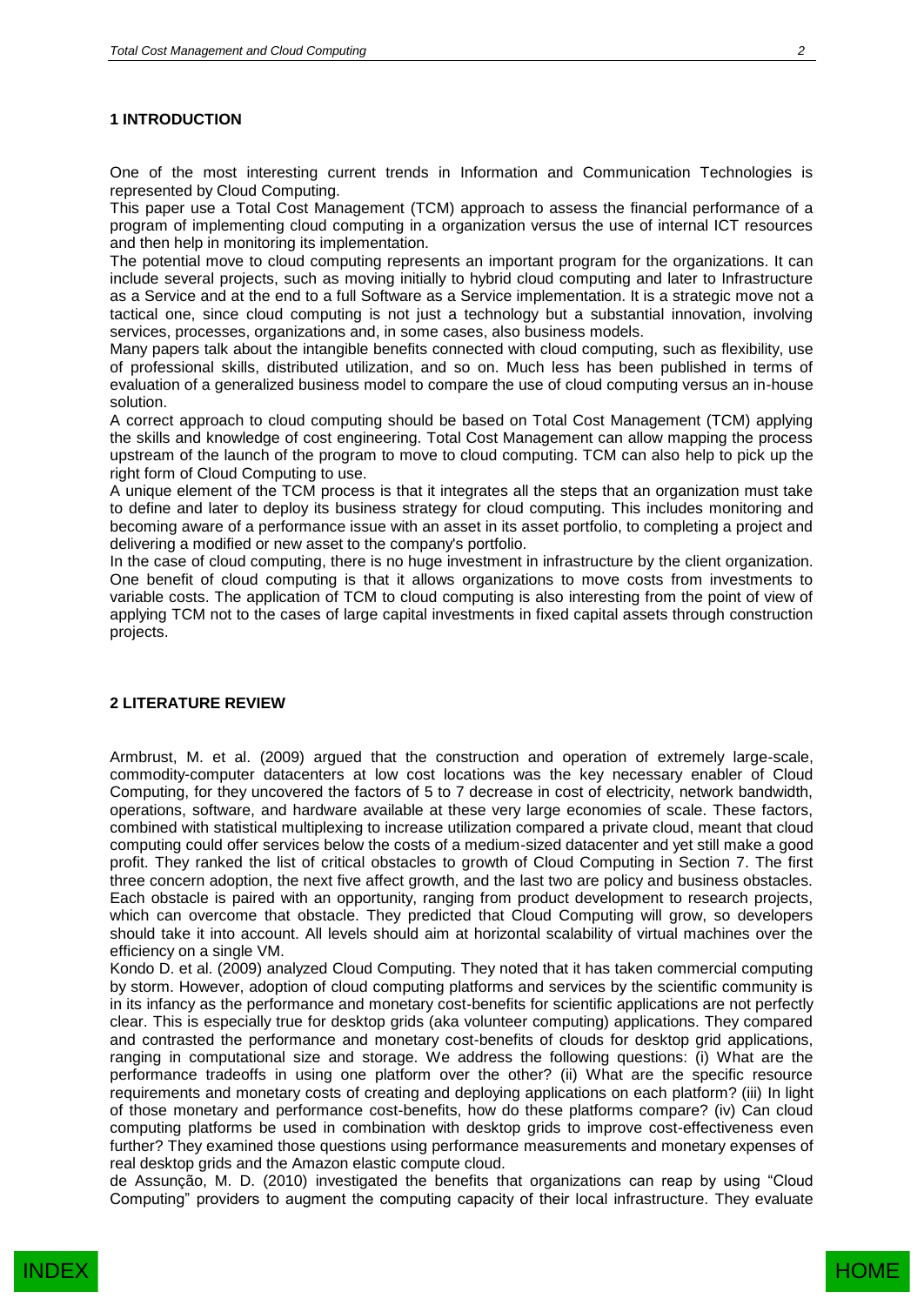the cost of seven scheduling strategies used by an organization that operates a cluster managed by virtual machine technology and seeks to use resources from a remote Infrastructure as a Service (IaaS) provider to reduce the response time of its user requests. Requests for virtual machines are submitted to the organization's cluster, but additional virtual machines are instantiated in the remote provider and added to the local cluster when there are insufficient resources to serve the users' requests. Naïve scheduling strategies can have a great impact on the amount paid by the organization for using the remote resources, potentially increasing the overall cost with the use of IaaS. Therefore, they investigated seven scheduling strategies that consider the use of resources from the "Cloud", to understand how these strategies achieve a balance between performance and usage cost, and how much they improve the requests' response times.

Chandra, D.G. et al (2012) described how in the current financial crisis and the growing need for quality education, the educational institutions are under increasing pressure to deliver more from less. Both public as well as private institutions can use the potential benefit of cloud computing to deliver better services even with fewer resources. Application of Cloud Computing in Education not only relieve the educational Institutions from the burden of handling the complex ICT Infrastructure management as well as maintenance activities but also lead to huge cost savings. They defined a cost benefit analysis of the use of cloud computing in education.

Maurer M. et al. (2011) presented a novel approach of adaptive SLA matching. Their approach adapts SLA templates based on SLA mappings of users. It allows Cloud users to define mappings between a public SLA template, which is available in the Cloud market, and their private SLA templates, which are used for various in-house business processes of the Cloud user. Besides showing how public SLA templates are adapted to the demand of Cloud users, they also analyzed the costs and benefits of this approach. Costs are incurred every time a user has to define a new SLA mapping to a public SLA template due to its adaptation. In particular, they investigated how the costs differ with respect to the public SLA template adaptation method. The simulation results showed that the use of heuristics within adaptation methods allows balancing the costs and benefits of the SLA mapping approach.

Khajeh-Hosseini, A.(2010) illustrated a case study showing the potential benefits and risks associated with the migration of an ICT system in the oil and gas industry from an in-house data center to Amazon EC2 from a broad variety of stakeholder perspectives across the enterprise, thus transcending the typical, yet narrow, financial and technical analysis offered by providers. Their results show that the system infrastructure in the case study would have cost 37% less over 5 years on EC2, and using cloud computing could have potentially eliminated 21% of the support calls for this system. These findings seem significant enough to call for a migration of the system to the cloud but their stakeholder impact analysis revealed that there are significant risks associated with this. Whilst the benefits of using the cloud are attractive, they argued that it is important that enterprise decision-makers consider the overall organizational implications of the changes brought about with cloud computing to avoid implementing local optimizations at the cost of organization-wide performance.

#### **3 CLOUD COMPUTING**

Gartner, the world's leading information technology research and advisory organization, defines cloud computing as "a style as a style of computing in which scalable and elastic IT-enabled capabilities are delivered as a service using Internet technologies".

A well accepted definition of cloud computing is that provided by US National Institute of Standard and Technology (NIST): "Cloud computing is a model for enabling ubiquitous, convenient, on-demand network access to a shared pool of configurable computing resources (e.g., networks, servers, storage, applications, and services) that can be rapidly provisioned and released with minimal management effort or service provider interaction".

The cloud computing model is usually composed of:

- five essential characteristics
- three service models
- four deployment models

The NIST defined essential characteristics are:

• On-demand self-service

Characteristics: defined environments can be ordered from a catalog – provisioning of ICT resources are rapidly provisioned or de-provisioned on demand without requiring human interaction with the service vendor

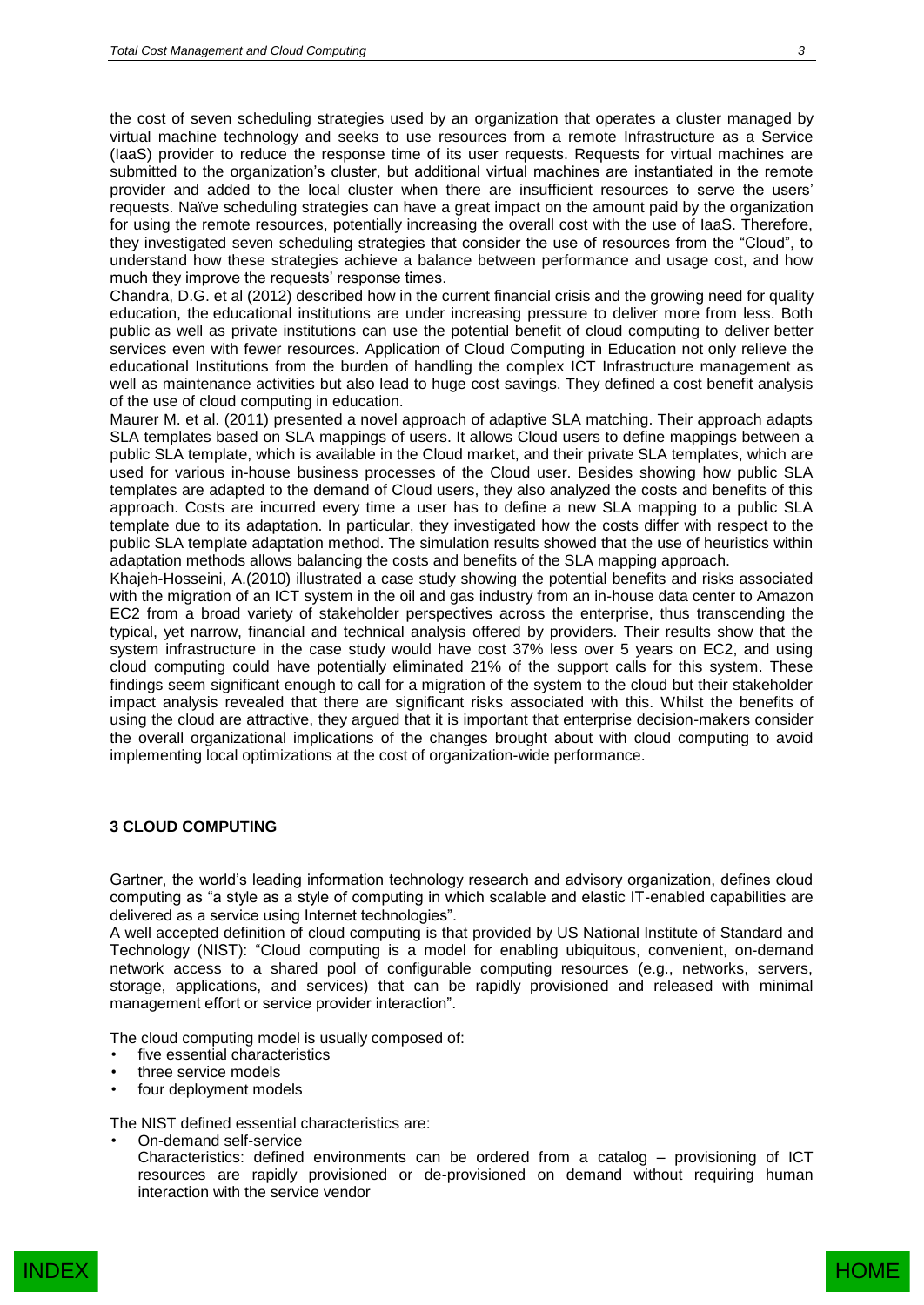Benefits: consumer concerns are abstracted from provider concerns through service interfaces – automation reduces ICT cycle time (real-time provisioning) and management cost

• Broad network access Characteristics: vendors deliver ICT resources over standard networks (Internet) – ICT resources are accessed through standard mechanism, including a number of devices (workstations, laptops, smartphones, and similar devices)

Benefits: access anywhere, anytime

Resource pooling

Characteristics: ICT resources can be shared between many applications – ICT resources serve all clients using a multitenant model – different physical and virtual resources are dynamically assigned and re-assigned according to client demand

Benefits: more efficient utilization of ICT resources – hardware cost reduction through economy of scale

• Rapid elasticity

Characteristics: ICT environments scale down and up by large factors as the need changes – to the client, the capabilities available for provisioning might appear to be infinite, as they can potentially be purchased in any quantity and at any time

Benefits: ICT resources optimization – flexibility increase

• Measured service

Characteristics: resources utilization is measured for each application and for each tenant for public cloud billing or private cloud chargeback – cloud systems automatically control and optimize resource usage by leveraging a metering capability – resource consumption can be monitored and reported, providing visibility for both the vendor and the client of the services used

Benefits: more flexible pricing schemes – multiple payment models – cost transparency

Before mentioning the cloud service models, SaaS evolved and established itself. This is useful in order to set the context for itemising the other cloud service models. The shift in business model toward SaaS took over the software industry around the turn of the century. Before it was called SaaS, it was an application rented from an Application Service Provider (ASP); here, the traditional enterprise license model was turned on its head, and you purchased in a pay-as-you-go (or on-demand) manner, with costs scaling with usage instead of having a large upfront capital investment. You didn't need to provision hardware and software; instead, the services were turned on when needed. After this approach was renamed SaaS, it evolved into several new kinds of offerings. Nowadays cloud service models are described generically as "XaaS". XaaS stands for "Everything as a Service" where X can take on values such as IT, Infrastructure, Platform, Software, Business Process, Desktop, Application, Database, Storage, Network, … The acronym XaaS refers to an increasing number of cloud services that can be delivered over the Internet rather than provided on-site.

The NIST defined service models are:

Software as a Service (SaaS)

This is the layer where applications run and cloud services are provided by vendor to the user on demand. There are hundreds of SaaS service offerings available today, ranging from general purpose applications (horizontal applications) to specialized applications for specific industries (vertical applications).

- Platform as a Service (PaaS) This is the layer for the development and deployment of applications. The vendor platforms typically includes database, middleware, and development tools.
- Infrastructure as a Service (IaaS) The infrastructure layer focuses on enabling technologies through the provision of physical assets like servers, storage capabilities, network devices and similar devices. This makes sense, since more and more ICT infrastructures are becoming a commodity. The infrastructure hardware is often virtualized.

The NIST defined deployment models are:

• Private cloud

A dedicated cloud environment is usually maintained in-house by a single organization. There are however additional variations to this previous deployment definition. For instance, the dedicated on premises cloud environment, owned and used by a single organization, may be managed by a third party (Managed Private Cloud). Besides, somebody talks about Hosted Private Cloud (or Virtual Private Cloud) when an organization uses an external vendor with a bespoke ICT system, fully managed by the vendor.

Community cloud

The cloud environment is provisioned for exclusive use by a specific community of consumers from organizations that have shared concerns. It may be owned, managed, and operated by one or

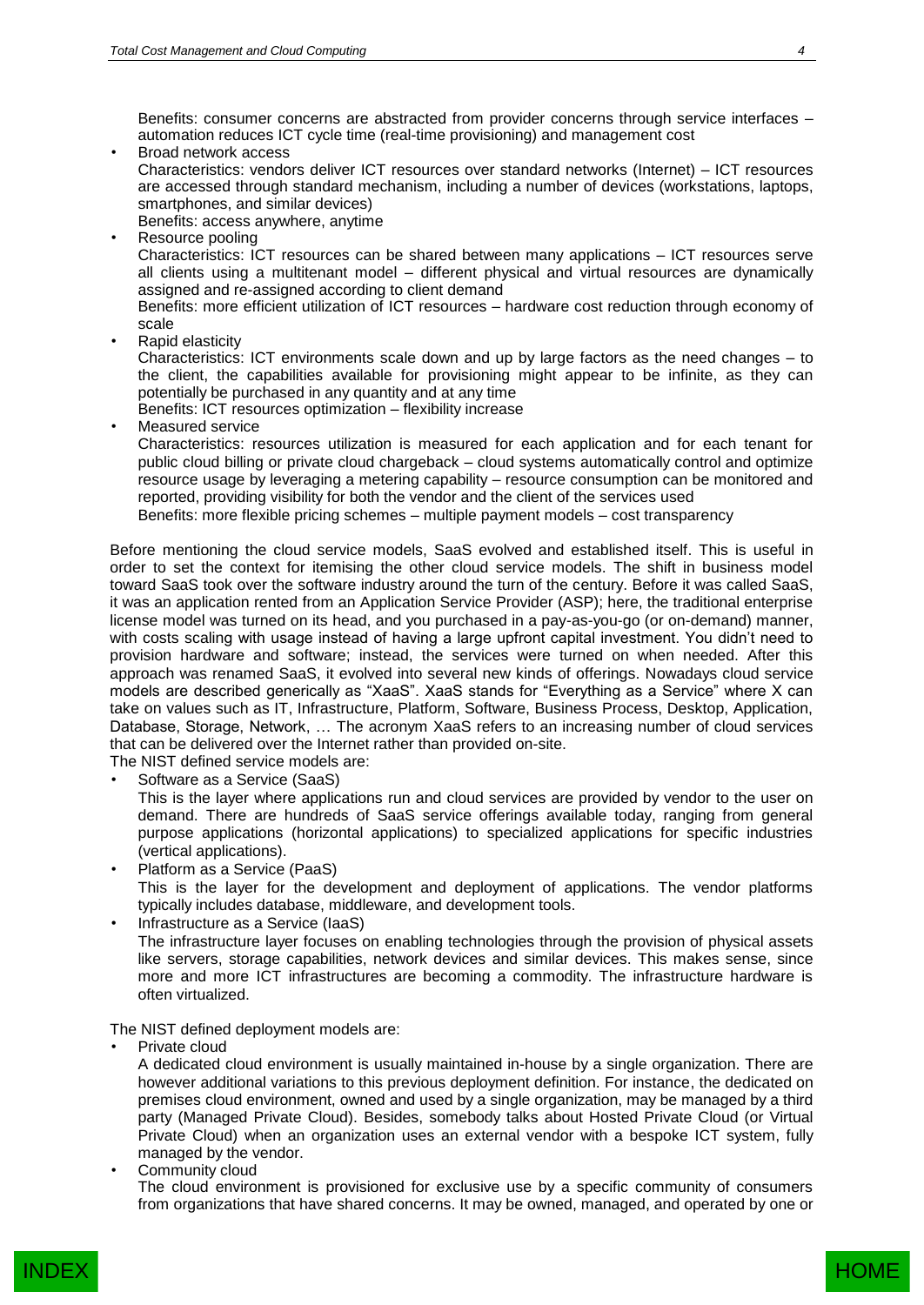more of the organizations in the community, a third party, or some combination of them, and it may exist on or off premises.

Public cloud

The cloud environment is available to general public. It exists on the premises of the cloud provider and is operated by the provider too. Security and privacy is of utmost concern in this type of deployment.

• Hybrid cloud

The cloud environment is a mix of private, community, or public clouds, that are bound together by standardized or proprietary technology that enables data and application portability. Often the cloud provider maintains the underlying infrastructure using public clouds and the client may interface with the public cloud using his own private cloud.

# **4 CLOUD COMPUTING LIFECYCLE**

From a technical point of view the ICT transformation roadmap towards the cloud computing model occurs typically by steps such as virtualization, standardization, automation, orchestration.

In addition to these technical aspects, which do not investigate further here, we propose other considerations.

The first question should be to define if the cloud makes sense in the specific situation. We can find several criteria. Among these we can mention: applications needed for a short period of time; applications that involve workload peaks or volatility; and applications not strategic to the core business (application development included). Conversely, legacy applications, real-time applications, applications dealing with highly sensitive or confidential data should be carefully surveyed before their cloud on-boarding.

The cloud affinity of existing applications depends on multiple factors:

- compliance and cross-border issues
- site-dependency (for performance or data size)
- application specific benefits of migration, and the ease and cost of migration

New application types (mobile, social, collaboration) are practically begging to be deployed in a cloud.

Organizations need to do a due diligence on a number of points before even considering a move to the cloud. Some of the following are key points that need to be thought of and addressed:

- Do an investment appraisal (capital budgeting) exercise without taking anything for granted.
- Experiment on a low scale application which is non-critical and determine the hassles involved and substantiate the effort and cost involved.
- Prioritize the pieces of the portfolio and determine what all pieces need to sit on the cloud and what all should remain in-house or on the private cloud. Security and data privacy drive these aspects.
- Institute solid governance. There should be clarity and consensus on who will be responsible and accountable for decisions taken for the smooth functioning of the cloud infrastructure and functioning.
- Establish Service Level Agreement (SLA) with the cloud service provider and also chalk out a contingency plan for business continuity if the cloud should fail at any point in time.
- Determine how to measure the quantitative and qualitative benefits of the cloud for planning and growth.
- Choose the cloud service provider carefully, depending on current capabilities and potential of the provider. While choosing the service provider, future potential also should be thought of to grow business and expand operations and customer base.
- Create a mechanism to evaluate the cloud service provider.

Before considering a move to the cloud, sometime it is developed a SWOT (Strengths, Weaknesses, Opportunities, Threats) analysis in order to identify and analyze the internal and external factors that can have an impact on the viability of the cloud project. E.g., for a public cloud the SWOT analysis could have the following:

- Strengths: pay-per-use pricing model; fast deployment; business agility (the power to change rapidly and effectively); business continuity (24x7)
- Weaknesses: security issues
- Opportunities: location independence; maintenance / versioning optimization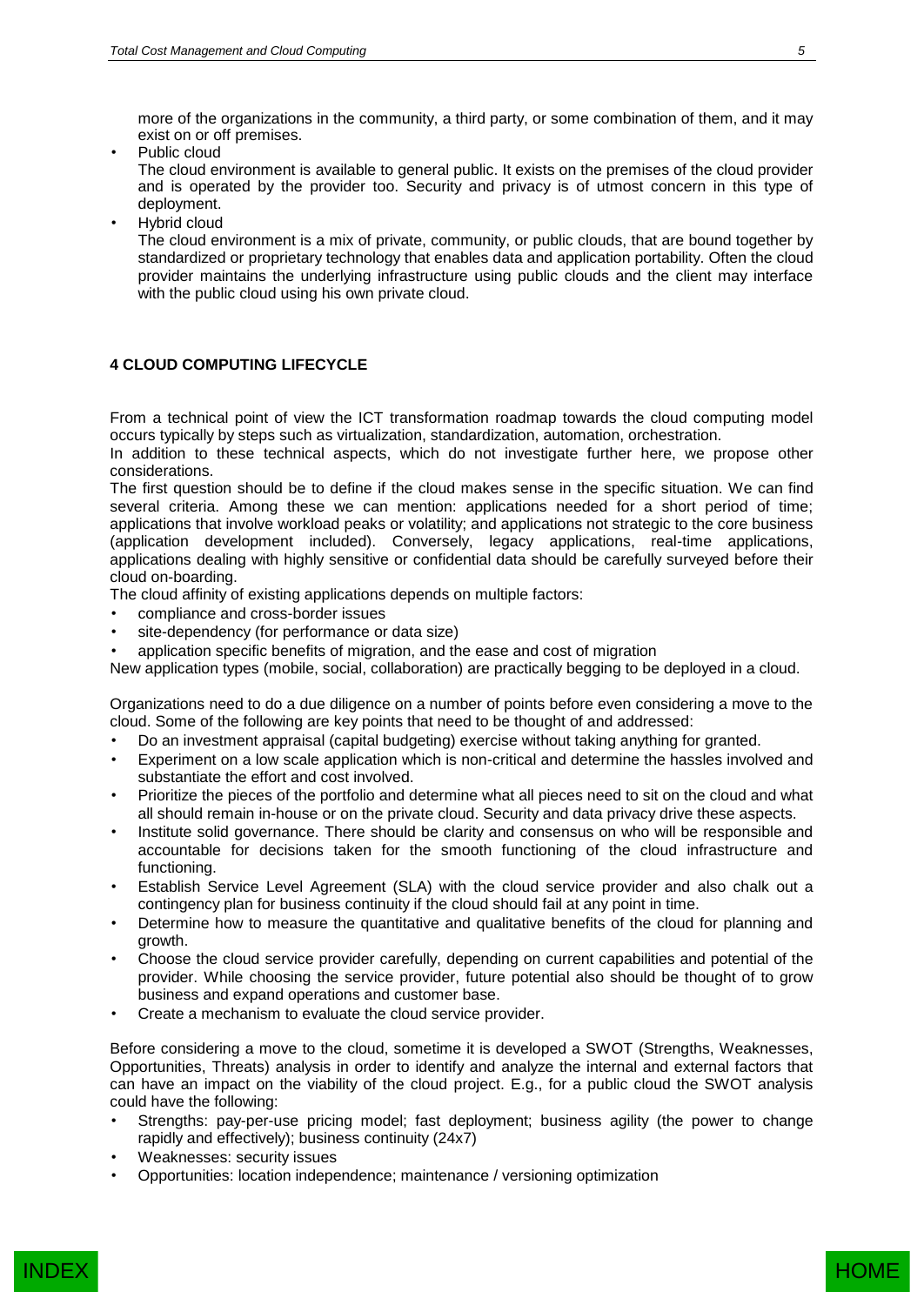• Threats: limited customization option; loss of control; legal and compliance constraints; potential vendor lock-in

How the cloud will evolve? It is difficult to make predictions, especially about the future!. According to many analysts, organizations will probably move to a hybrid cloud environment in time. This approach would mix and combine the private, public, and community cloud approaches together with existing systems. It would provide the correct functionality that meets each organization's specific needs. In the more distant future, organizations will move more and more applications to the public clouds (Mateos et al. 2011).

The expectation is that quite a bit usage of the cloud computing by organizations will come from Business Processes as a Service (BPaaS). More and more organizations will delegate externally operations. They will start by moving to public clouds back office operations and slowly moving the middle and front office applications. The comparison would be with what manufacturing has done with operations and back office.

## **5 TOTAL COST MANAGEMENT FRAMEWORK**

In the AICE website (see References) the Total Cost Management (TCM) is defined as the application of technical and professional competences to planning, managing and controlling resources, costs, profitability and risks. It is a systematic approach to cost management and control of any investment or business activity during its life cycle.

A unique element of TCM is that it integrates some essential steps that an organization must take to deploy its business strategy. The costs refer to any investment of resources in the enterprise's strategic assets. Resources may include time, monetary, human, and physical resources.

In 2006, AACE International (an ICEC founding member) published their "Total Cost Management Framework – An Integrated Methodology for Portfolio, Program and Project Management". With reference to this framework, there are two levels of the TCM process. They are referred to respectively as:

- Strategic Asset Management refers to the TCM process of managing the total life cycle cost investment of the enterprise's strategic asset portfolio. The portfolio will contain many assets in various stages of their life cycles (including those assets that are nothing more than ideas). Although investments are made in an asset through the performance of a project or program, Strategic Asset Management is not concerned with day-to-day project tasks. To paraphrase an old saying, it is more concerned with doing the right projects than with doing the projects right.
- Project Control refers to the TCM process as applied at an individual project level. It is applied to a project to ensure a desired asset investment result.

So Total Cost Management primarily maps the process upstream of project management. Traditionally, the field of project management begins with the "initiation" of a project. There are several standards defining methodologies for project management models. However, these standards do not address what happens before a project is initiated; that is how does a project starts, how is the project identified and prioritized among other operating, maintenance, or investment options available to an enterprise.

TCM process is industry generic. It is finding wider use in Information and Communication Technology (ICT) management, software and other companies.

When one examines the program of the implementation or transformation to Cloud Computing, there are several processes that it is necessary to consider connected with the change:

- ICT
	- − Infrastructure
	- − Platform
	- − Standardization (this is particularly important in the case of SaaS, since it makes sense to standardize as much as possible before migrating)
	- − Integration
- **Organization** 
	- − Change in processes, their improvement and leaning, human resources and competencies
- **Procurement** 
	- − Changes in procurement, now focused on services rather than products and systems
- **Marketing**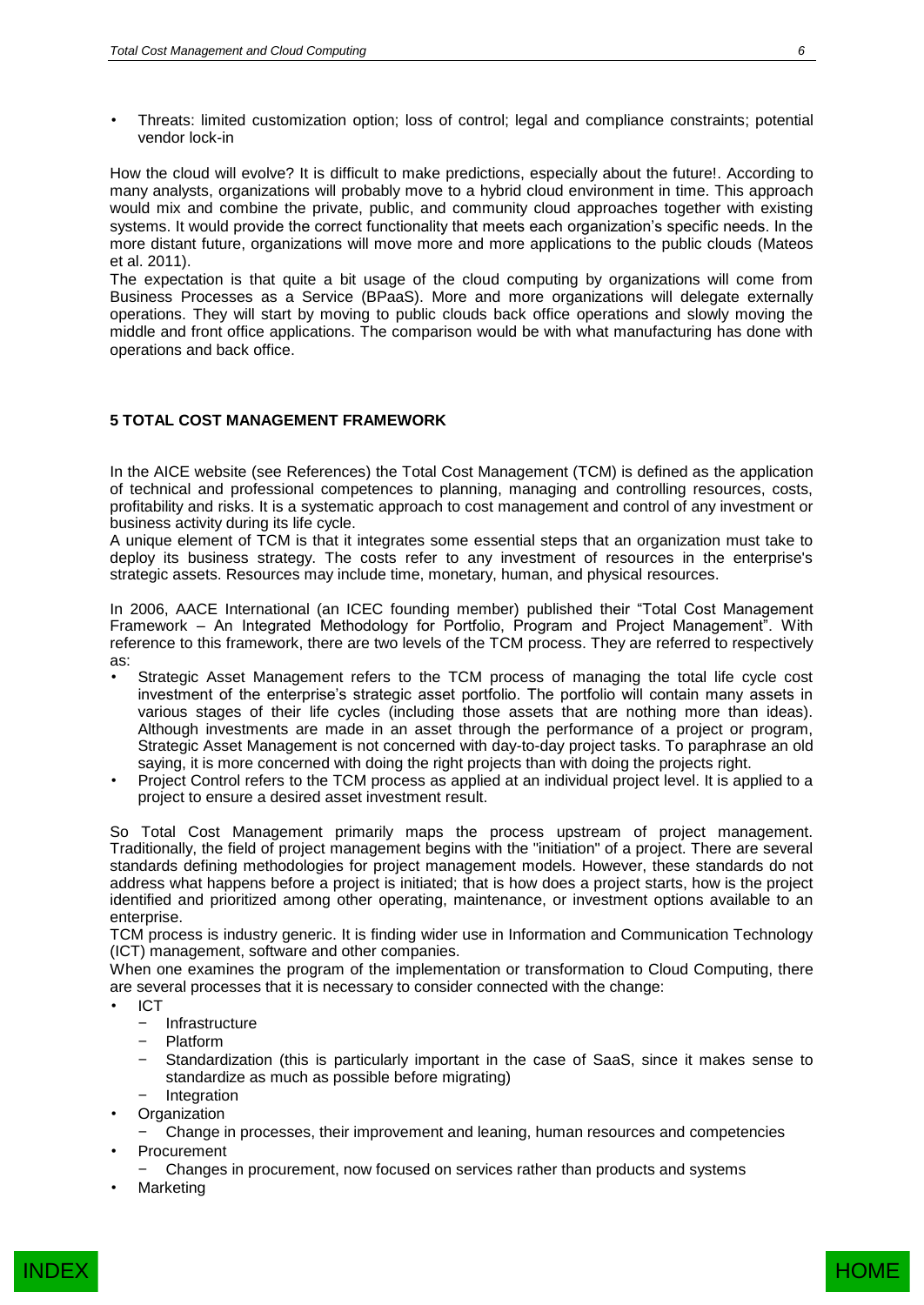Definition of new possible products/services with Cloud Computing (for instance mobility becomes much easier)

An investment appraisal is used to determine whether an organization's long term investments, major capital, or expenditures are worth pursuing. Cloud Computing project is no exception.

This paper contribution is to identify a model to define an approach in order to perform the economic evaluation and the decision analysis of a cloud implementation or transformation project with its investment options. These options may be related to the different sourcing models (in-house, outsourcing, cloud); the several cloud service models (IaaS, PaaS, SaaS); the several cloud deployment models (private, public, hybrid); the vendor, industry and solution choices.

This is a capital budgeting exercise, that an exercise to analyze investment alternatives and determine whether they are worth pursuing. This paper will consider the case of a cloud project.

The investment appraisal criteria we can adopt are typically based on:

- Metrics derived from income statement (ROE Return On Equity, ROI Return On Investment, PBP PayBack Period)
- Metrics derived from cash flow statement (NPV Net Present Value, IRR Internal Rate of Return)

In order to build the economic evaluation it is necessary to adopt some assumptions (solution type, facilities costs, maintenance costs, staff costs, and so on). There are however items more difficult to assess. For not all these issues there are still no definite answers up to date.

#### **6 THE BUSINESS CASE FOR CLOUD COMPUTING**

This section makes some observations about Cloud Computing economic models using the TCM framework:

- In deciding whether hosting a service in the cloud makes sense over the long term. The Cloud Computing model not only potentially reduces costs. It especially offers the elasticity and helps in transferring risks to the vendors.
- As well, although hardware resource costs continue to decline, they do so at variable rates; for example, computing and storage costs are falling faster than WAN costs. Cloud Computing can track these changes—and potentially pass them through to the client—more effectively than what is possible with an in house data center, resulting in a closer match of expenditure to actual resource usage.
- In making the decision about whether to move an existing service to the cloud, one must additionally examine the expected average and peak resource utilization, especially if the application may have highly variable spikes in resource demand; the practical limits on real-world utilization of purchased equipment; and various operational costs that vary depending on the type of cloud environment being considered.

The main benefits of cloud computing with regard to the information systems are scalability and flexibility, access to information resources in any place, in continuity and professionalism of being able to use the resources of the provider shared with other clients (resource pooling).

From the ecological point of view, finally, is not negligible in the commitment of the major suppliers in drastically reducing the environmental impact of data centers, including using alternative energy.

#### **3.1 Elasticity: Shifting the Risk**

The economic benefit of Cloud Computing is connected with "converting capital expenses to operating expenses" (CapEx to OpEx). The absence of up-front capital expense allows capital to be redirected to core business investment. As a matter of fact, the benefits with cloud computing are connected also with the possibility of "pay as you go". There is a substantial benefit of paying not on the capacity but on the usage even if it is more. This benefit is connected with the possibility on the side of the vendor to offer the service to more than one user and hence to reduce the buffer to take into account of the variable loading; in the networking community, this way of selling bandwidth is already known as *usage-based pricing.* 

Byrd, T.A. (2000) defined elasticity in the case of ICT as: ICT infrastructure is the shared ICT resources consisting of a technical physical base of hardware, software, communications technologies, data, and core applications and a human component of skills, expertise, competencies, commitments, values, norms, and knowledge that combine to create ICT services that are typically unique to an organization. These ICT services provide a foundation for communications interchange across the

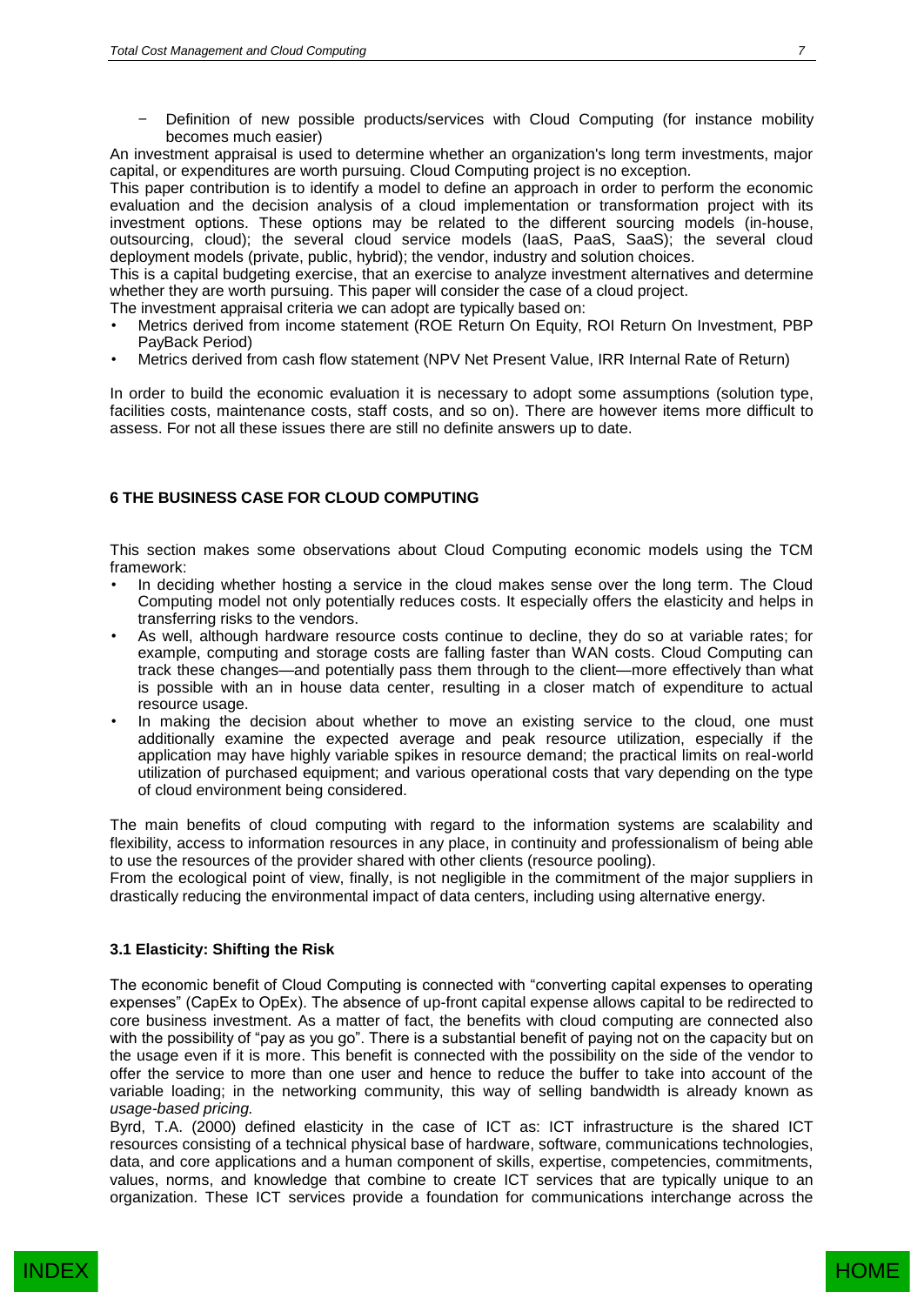entire organization and for the development and implementation of present and future business applications.

The key observation is that Cloud Computing's ability to add *or remove* resources at a fine grain (one server at a time with EC2) and with a lead time of minutes rather than weeks allows matching resources to workload much more closely. Real world estimates of server utilization in datacenters range from 5% to 20% Few users deliberately provision for *less* than the expected peak, since in case they reach the peak of utilization, they might have severe problems in terms of response time or even time outs.

Armbrust, M. et al. (2009) proposed the following simple equation that generalizes all of cases to compute the benefits as:

UserHoursc<sub>loud</sub> x (revenue − Costcloud) ≥ UserHoursd<sub>atacenter</sub> x (revenue − Costdatacenter Utilization )

The left-hand side multiplies the net revenue per user-hour (revenue realized per user-hour minus cost of paying Cloud Computing per user-hour) by the number of user-hours, giving the expected profit from using Cloud Computing. The right-hand side performs the same calculation for a fixed-capacity datacenter by factoring in the average utilization, including nonpeak workloads. Whichever side is greater represents the opportunity for higher profit.

If Utilization = 1.0 (the datacenter equipment is 100% utilized), the two sides of the equation look the same. However, based on queuing theory as utilization approaches 1.0, system response time approaches infinity. In practice, the *usable* capacity of a datacenter (without compromising service) is typically 0.6 to 0.8. Whereas a datacenter must necessarily overprovision to account for this "overhead," the cloud vendor can simply factor it into Costcloud. (This overhead explains why we use the phrase "pay-as-you-go" rather than rent or lease for utility computing.

Finally, there are two additional benefits to the Cloud Computing user that result from being able to change their resource usage on the scale of hours rather than years. First, unexpectedly scaling down (disposing of temporarily-underutilized equipment)—for example, due to a business slowdown, or ironically due to improved software efficiency— normally carries a financial penalty.

Second, technology trends suggest that over the useful lifetime of some purchased equipment, hardware costs will fall and new hardware and software technologies will become available.

There are substantial reductions in risks with Cloud Computing:

- Reduced oversupplying
- Management of security by professionals
- Technology updates and upgrades
- Loss of critical employees
- The risk of not correctly estimating workload shifts from the service operator to the cloud vendor. The cloud vendor may charge a premium (reflected as a higher use cost per server-hour compared to the 3-year purchase cost) for assuming this risk.

# **3.2 Comparing the Costs of Moving to Cloud Computing**

Whereas the previous section tried to quantify the economic value of specific Cloud Computing benefits such as elasticity, this section tackles an equally important but larger question: Is it more economical to move my existing datacenter-hosted service to the cloud, or to keep it in a datacenter? With the above caveats in mind, here is a simple example of deciding whether to move a service into the cloud.

The costs with an internal Data Center (in the case of SaaS) are:

- Architectural costs
- Procurement (sourcing, transportation, and installation) of hardware (servers, storage)
- Procurement of application and platform license and maintenance
- Customization and Configuration
- Operational costs
- Physical and logical security
- Site Disaster Recovery
- Costs replication between data centers for the business continuity plan
- Upgrades and patches
- Support to the end user
- Data Center support and maintenance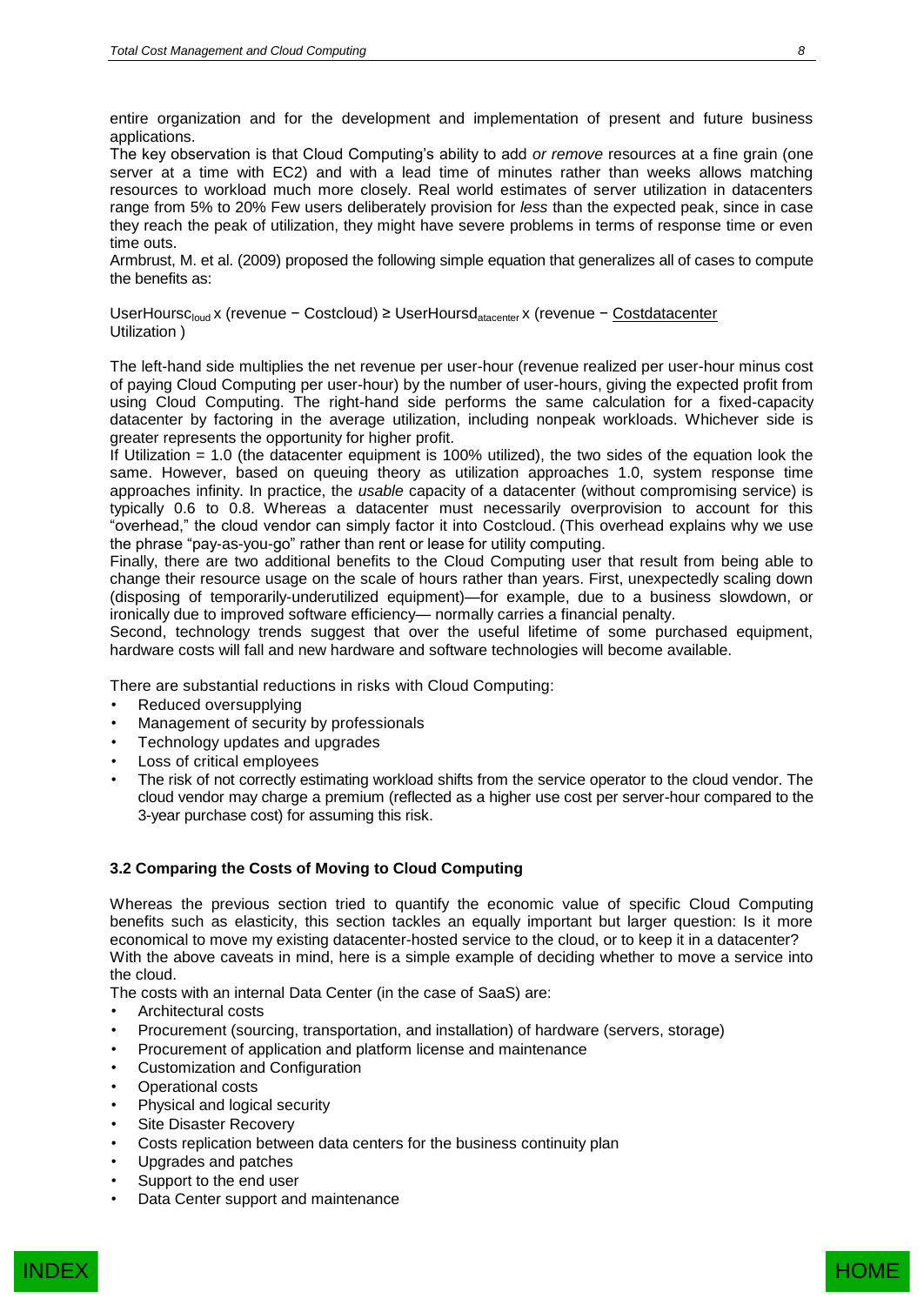- Power, cooling and space
- Costs of the network (Lan, Wan)
- Resources for physical and logical security.

Costs in the Cloud Computing are:

- Integration with applications that remain in the house
- Customization and Configuration
- Support to the end user
- Costs of the network (usually the Internet)
- You pay the resources that you actually consume: "Pay per use".
- Vendor management
- Disposition of the existing resources (people, hardware, software, and so on)

The total cost reduction tends to be around 20-30%

On top of the previous costs there are the migration costs. A related issue is the software complexity and costs of (partial or full) migrating data from a legacy enterprise application into the Cloud. While migration is a one-time task, the amount of effort can be significant and it needs to be considered as a factor in deciding to use cloud computing. This task is already spawning new business opportunities for companies that provide data integration across public and private cloud computing.

Outsourcing leads to a potential change in the activities also in other areas of the client organization due essentially to the reduction in the number of suppliers dealt directly by the Client Organization (see [Figure 1\)](#page-8-0).



**Figure 1 Changes in the organization with Cloud Computing**

#### <span id="page-8-0"></span>**7 CONCLUSIONS**

The cloud is a model for enabling, via the network, widespread access, and easy request on a shared set of configurable computing resources (for instance, networks, servers, storage, applications, and services). These resources can be acquired and released quickly and with minimal management effort or service provider interaction.

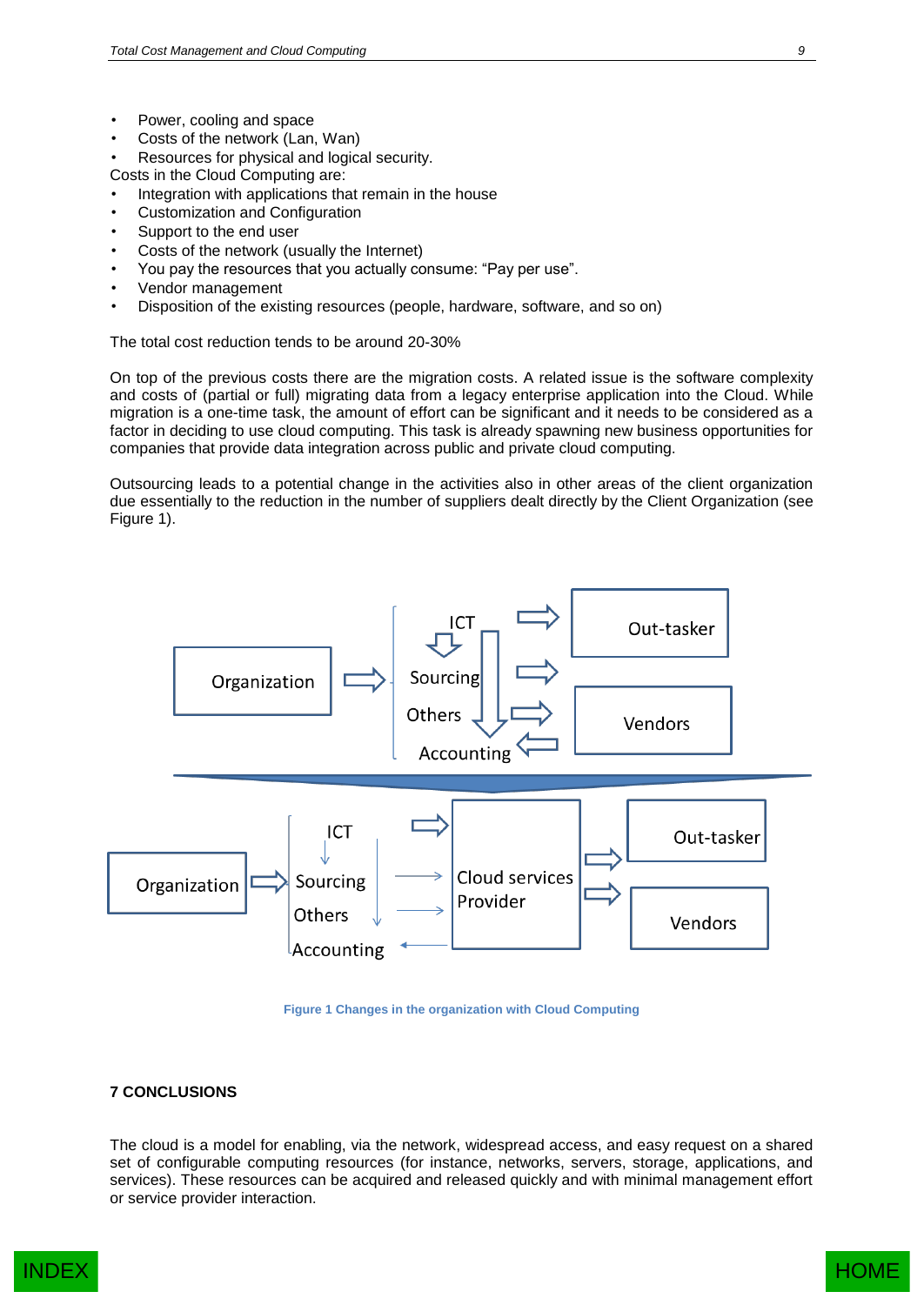Cloud computing is flexible and can adapt to the needs of the business, you only pay for the resources that are actually using; does not require large investments, replacing them with operating costs over time; makes the ICT infrastructure redundant and fault tolerant.

The Cloud is suitable in situations where the processing requirements are variable because in these cases are exploited, and above all, paid resources only when needed.

Jeff Bezos, founder and CEO of Amazon claims that, just as it makes no sense that each produces all the electricity it consumes in a completely autonomous way, it is not efficient that predisposes the entire ICT infrastructure you need.

So how do we turn to an energy supplier, at the same way it is possible in a natural way to purchase hardware and software resources from specialist suppliers.

The factors that favor the adoption of cloud are the role of information systems more and more process-oriented rather than technology; the substantial savings possible with large data centers, the spread of broadband Internet access, and virtualization in computer application software more and more standard.

The client using cloud services just needs to terminals connected via the network, normally Internet, to its cloud service provider.

When the car was introduced, the initial expectations were only to have transportation without horses. In fact, the initial cars were very similar to chariots, made with woods and leather. In time, people discovered that the car was something different. The car started to differentiate. More technologies started to be used in car building: metallurgy, electronics, computers, etc. Not only the car changed in form, size, and so on, the car started to impact in a powerful way on the social and economic models of life and of doing business.

We expect that something similar will happen with cloud computing. It will be the merge of cloud computing with social, mobile, web, big data, and business intelligence, and so on to provide a new model to support the three Cs: clients, channels, and collaboration. In time, this will change also the social and economic models.

This Section cannot be completed without quoting a phrase attributed to Darwin: "It is not the strongest of the species that survives, nor the most intelligent that survives. It is the one that is the most adaptable to change**."**

The managers in any industry should take into account in any moment that if they do not move somebody else will. Cloud computing shifts the economics from fixed investments to variable costs (shift to right). This reduces the barrier to entry for new entrants. These technology aspects can combine with new regulations – such as the one which facilitate the entry to the so called Payment Institutions in the case of financial institutions and with the wider availability of network access. The impact of all these aspects could bring new entrants with advanced functionality.

Cloud computing is a disruptive innovation. In the long term, it could bring to a blurring of the productive organizations, technology providers, processors, and connectivity providers roles.

Organizations should concentrate in the short term to pilot immediately and use cloud technology at their best, taking into account the plus and deltas for each use. At the same time, they should also evaluate the long term scenarios. The future will bring risks, which the innovative and brave organization will be able to turn into opportunities.

## **7 REFERENCES**

- Aice website<http://www.aice-it.org/en/total-cost-management>
- 2010, *The Business Case for Cloud Computing Services*, Seismic, MSP University

AICE, The Italian Association for Total Cost Management, *Body of Knowledge BoK*, [http://www.aice](http://www.aice-it.org/it/lingegneria-economica/body-of-knowledge)[it.org/it/lingegneria-economica/body-of-knowledge](http://www.aice-it.org/it/lingegneria-economica/body-of-knowledge)

Anderson, C. 2008, *The Long Tail: Why the Future of Business is Selling Less of More*, edited by Hyperion, ISBN 978-1401309664

Armbrust, M. et al. 2009, *Above the Clouds: A Berkeley View of Cloud Computing*, Technical Report No. UCB/EECS-2009-28, [http://www.eecs.berkeley.edu/Pubs/TechRpts/2009/EECS-2009-28.html,](http://www.eecs.berkeley.edu/Pubs/TechRpts/2009/EECS-2009-28.html) Accessed 29 April 2014

Byrd, T.A., and Turner, D.E. 2000. Measuring the flexibility of information technology infrastructure: Exploratory analysis of a construct. *Journal of Management Information Systems*, 171, 167-208.

Carr, N. 2008, *The Big Switch: Rewiring the World, from Edison to Google*, edited by W. W. Northon and Co., ISBN 978-0393345223